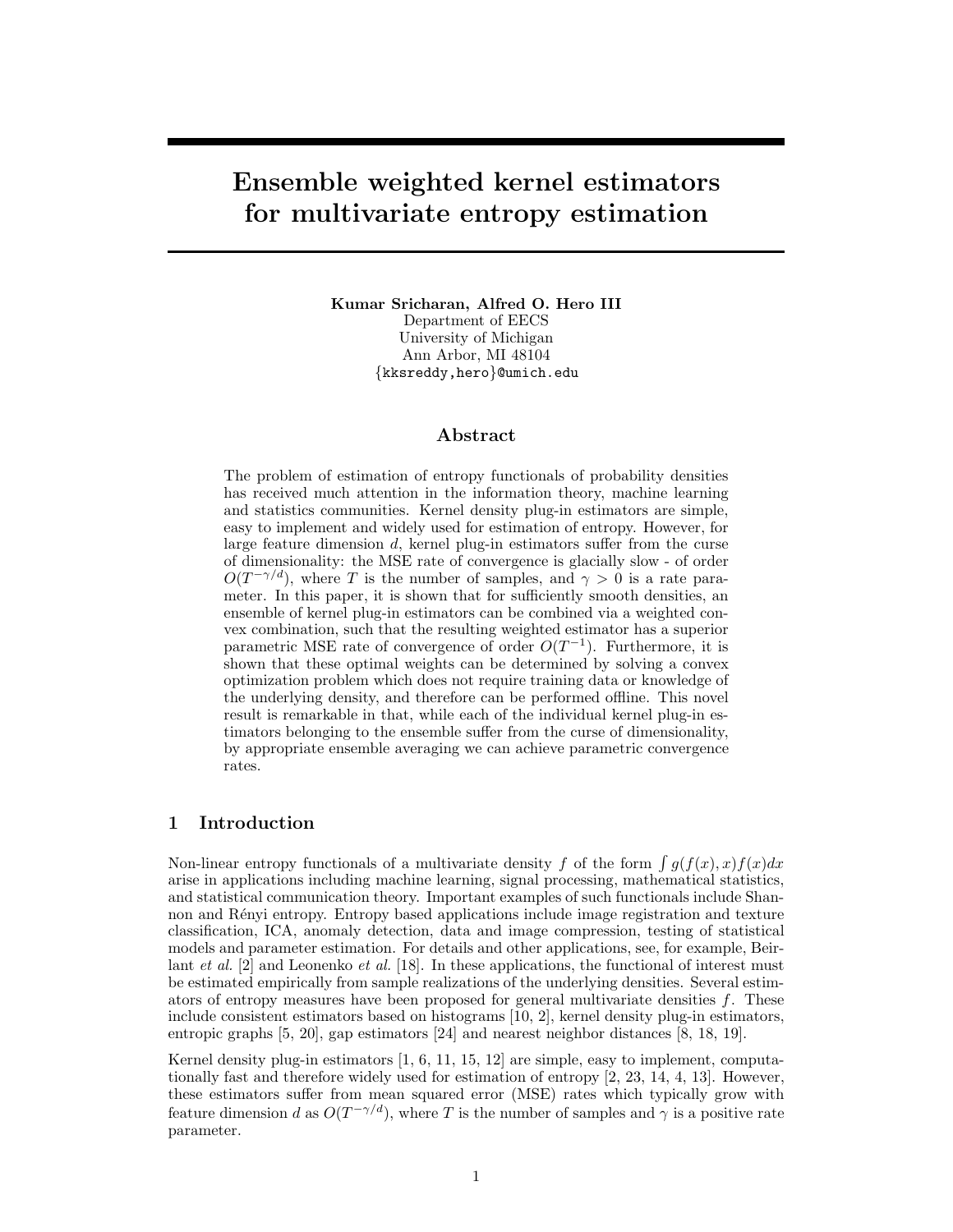In this paper, we propose a novel weighted ensemble kernel density plug-in estimator of entropy  $\hat{\mathbf{G}}_w$ , that achieves parametric MSE rates of  $O(T^{-1})$  when the feature density is smooth. The estimator is constructed as a weighted convex combination  $\hat{\mathbf{G}}_w$  = ity is smooth. The estimator is constructed as a weighted convex combination  $\mathbf{G}_w = \sum_{l \in \bar{l}} w(l) \hat{\mathbf{G}}_{k(l)}$  of individual kernel density plug-in estimators  $\hat{\mathbf{G}}_{k(l)}$  wrt the weights  $\{w(l); l \in \bar{l}\}\$ . Here,  $\bar{l}$  is a vector of indices  $\{l_1, ..., l_L\}$  and  $k(l) = l\sqrt{T/2}$  is proportional to the the volume of the kernel bins used in evaluating  $\hat{\mathbf{G}}_{k(l)}$ . The individual kernel estimators  $\hat{\mathbf{G}}_{k(l)}$  are similar to the data-split kernel estimator of Györfi and van der Muelen [11], and have slow MSE rates of convergence of order  $O(T^{-1/1+d})$ . Please refer to Section 2 for the exact definition of  $\hat{\mathbf{G}}_{k(l)}$ .

The principal result presented in this paper is as follows. It is shown that the weights  $\{w(l); l \in \ell\}$  can be chosen so as to significantly improve the rate of MSE convergence of the weighted estimator  $\hat{\mathbf{G}}_w$ . In fact our ensemble averaging method can improve MSE convergence of  $\hat{\mathbf{G}}_w$  to the parametric rate  $O(T^{-1})$ . These optimal weights can be determined by solving a convex optimization problem. Furthermore, this optimization problem does not involve any density-dependent parameters and can therefore be performed offline.

#### 1.1 Related work

Ensemble based methods have been previously proposed in the context of classification. For example, in both boosting [21] and multiple kernel learning [16] algorithms, lower complexity weak learners are combined to produce classifiers with higher accuracy. Our work differs from these methods in several ways. First and foremost, our proposed method performs estimation rather than classification. An important consequence of this is that the weights we use are *data independent*, while the weights in boosting and multiple kernel learning must be estimated from training data since they depend on the unknown distribution.

Birge and Massart  $\lceil 3 \rceil$  show that for density f in a Holder smoothness class with s derivatives, the minimax MSE rate for estimation of a smooth functional is  $T^{-2\gamma}$ , where  $\gamma = \min\{1/2, 4s/(4s+d)\}.$  This means that for  $s > 4/d$ , parametric rates are achievable. The kernel estimators proposed in this paper require higher order smoothness conditions on the density, i. e. the density must be  $s > d$  times differentiable. While there exist other estimators [17, 7] that achieve parametric MSE rates of  $O(1/T)$  when  $s > 4/d$ , these estimators are more difficult to implement than kernel density estimators, which are a staple of many toolboxes in machine learning, pattern recognition, and statistics. The proposed ensemble weighted estimator is a simple weighted combination of off-the-shelf kernel density estimators.

#### 1.2 Organization

The reminder of the paper is organized as follows. We formally describe the kernel plug-in entropy estimators for entropy estimation in Section 2 and discuss the MSE convergence properties of these estimators. In particular, we establish that these estimators have MSE rate which decays as  $O(T^{-1/1+d})$ . Next, we propose the weighted ensemble of kernel entropy estimators in Section 3. Subsequently, we provide an MSE-optimal set of weights as the solution to a convex optimization $(3.4)$  and show that the resultant optimally weighted estimator has a MSE of  $O(T^{-1})$ . We present simulation results in Section 4 that illustrate the superior performance of this ensemble entropy estimator in the context of (i) estimation of the Panter-Dite distortion-rate factor [9] and (ii) testing the probability distribution of a random sample. We conclude the paper in Section 5.

#### Notation

We will use bold face type to indicate random variables and random vectors and regular type face for constants. We denote the expectation operator by the symbol E, the variance operator as  $\mathbb{V}[\mathbf{X}] = \mathbb{E}[(\mathbf{X} - \mathbb{E}[\mathbf{X}])^2]$ , and the bias of an estimator by  $\mathbb{B}$ .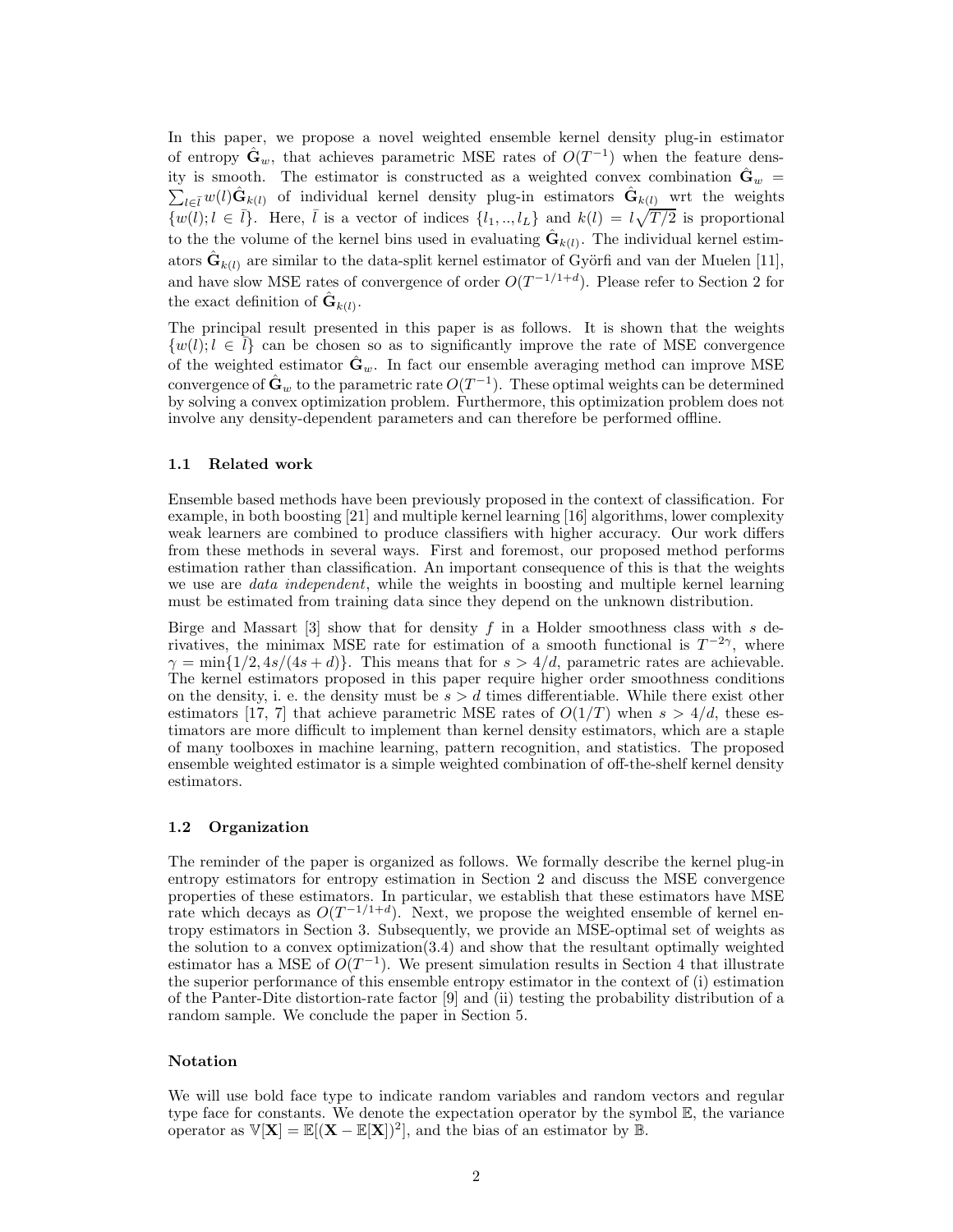# 2 Entropy estimation

This paper focuses on the estimation of general non-linear functionals  $G(f)$  of d-dimensional multivariate densities f with known support  $S = [a, b]^d$ , where  $G(f)$  has the form

$$
G(f) = \int g(f(x), x) f(x) d\mu(x), \qquad (2.1)
$$

for some smooth function  $g(f, x)$ . Let B denote the boundary of S. Here,  $\mu$  denotes the Lebesgue measure and  $E$  denotes statistical expectation with respect to the density  $f$ . Assume that  $T = N + M$  i.i.d realizations of feature vectors  $\{X_1, \ldots, X_N, X_{N+1}, \ldots, X_{N+M}\}$ are available from the density  $f$ . In the sequel  $f$  will be called the feature density.

#### 2.1 Plug-in estimators of entropy

A truncated kernel density estimator with uniform kernel is defined below. Our proposed weighted ensemble method applies to other types of kernels as well but we specialize to uniform kernels as it makes the derivations clearer. For integer  $1 \leq k \leq M$ , define the distance  $d_k$  to be:  $d_k = (k/M)^{1/d}$ . Define the truncated kernel bin region for each  $X \in \mathcal{S}$ to be  $S_k(X) = \{ Y \in \mathcal{S} : ||X - Y||_1 \le d_k/2 \}$ , and the volume of the truncated kernel bins to be  $V_k(X) = \int_{S_k(X)} dz$ . Note that when the smallest distance from X to S is greater than  $d_k$ ,  $V_k(X) = d_k^d = k/M$ . Let  $l_k(X)$  denotes the number of points falling in  $S_k(X)$ :  $\mathbf{l}_k(X) = \sum_{i=1}^M 1_{\{\mathbf{X}_i \in S_k(X)\}}$ . The truncated kernel density estimator is defined as

$$
\hat{\mathbf{f}}_k(X) = \frac{\mathbf{l}_k(X)}{MV_k(X)}.\tag{2.2}
$$

The plug-in estimator of the density functional is constructed using a data splitting approach as follows. The data is randomly subdivided into two parts  $\{X_1, \ldots, X_N\}$  and  $\{X_{N+1}, \ldots, X_{N+M}\}\$  of N and M points respectively. In the first stage, we estimate the kernel density estimate  $\hat{\mathbf{f}}_k$  at the N points  $\{X_1, \ldots, X_N\}$  using the M realizations  $\{X_{N+1}, \ldots, X_{N+M}\}\$ . Subsequently, we use the N samples  $\{X_1, \ldots, X_N\}\$ to approximate the functional  $G(f)$  and obtain the plug-in estimator:

$$
\hat{\mathbf{G}}_k = \frac{1}{N} \sum_{i=1}^N g(\hat{\mathbf{f}}_k(\mathbf{X}_i), \mathbf{X}_i).
$$
 (2.3)

Also define a standard kernel density estimator with uniform kernel  $\tilde{\mathbf{f}}_k(X)$ , which is identical to  $\hat{\mathbf{f}}_k(X)$  except that the volume  $V_k(X)$  is always set to be  $V_k(X) = k/M$ . Define

$$
\tilde{\mathbf{G}}_k = \frac{1}{N} \sum_{i=1}^N g(\tilde{\mathbf{f}}_k(\mathbf{X}_i), \mathbf{X}_i).
$$
 (2.4)

The estimator  $\tilde{\mathbf{G}}_k$  is identical to the estimator of Györfi and van der Muelen [11]. Observe that the implementation of  $\tilde{\mathbf{G}}_k$ , unlike  $\hat{\mathbf{G}}_k$ , does not require knowledge about the support of the density.

#### 2.1.1 Assumptions

We make a number of technical assumptions that will allow us to obtain tight MSE convergence rates for the kernel density estimators defined in above. These assumptions are comparable to other rigorous treatments of entropy estimation. Please refer to Section II, [2] for details.  $(A.0)$ : Assume that the kernel bandwidth satisfies  $k = k_0 M^{\beta}$  for any rate constant  $0 < \beta < 1$ , and assume that M, N and T are linearly related through the proportionality constant  $\alpha_{frac}$  with:  $0 < \alpha_{frac} < 1$ ,  $M = \alpha_{frac} T$  and  $N = (1 - \alpha_{frac}) T$ .  $(A.1)$ : Let the feature density f be uniformly bounded away from 0 and upper bounded on the set S, i.e., there exist constants  $\epsilon_0$ ,  $\epsilon_\infty$  such that  $0 < \epsilon_0 \le f(x) \le \epsilon_\infty < \infty \ \forall x \in \mathcal{S}$ .  $(A.2)$ : Assume that the density f has continuous partial derivatives of order d in the interior of the set  $S$ , and that these derivatives are upper bounded.  $(A.3)$ : Assume that the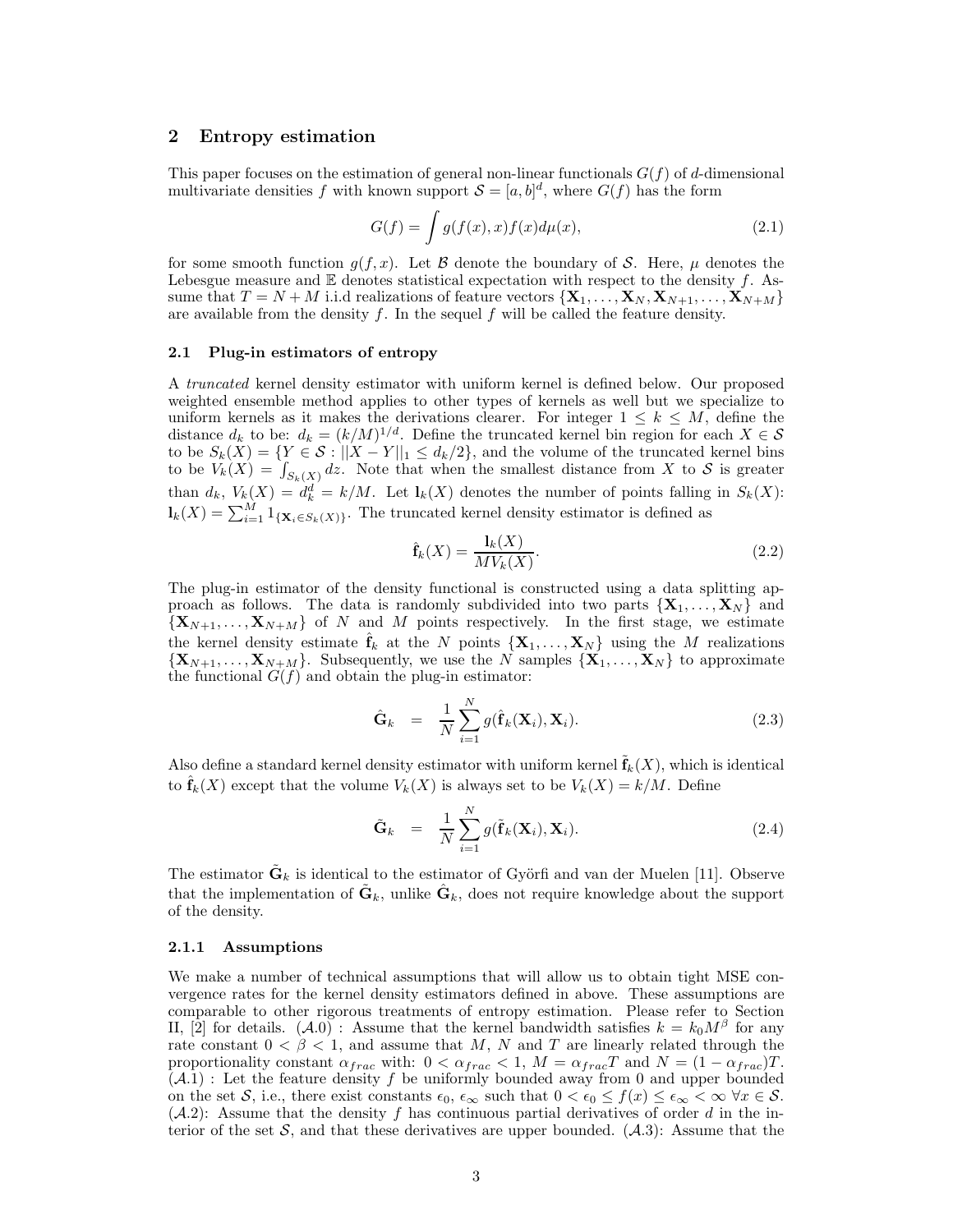function  $g(f, x)$  has max $\{\lambda, d\}$  partial derivatives w.r.t. the argument f, where  $\lambda$  satisfies the conditions  $\lambda \beta > 1$ . Denote the *n*-th partial derivative of  $g(f, x)$  wrt x by  $g^{(n)}(f, x)$ . Also, let  $g'(f,x) := g^{(1)}(f,x)$  and  $g''(f,x) := g^{(2)}(f,x)$ . (A.4): Assume that the absolute value of the functional  $g(f, x)$  and its partial derivatives are strictly bounded away from  $\infty$  in the range  $\epsilon_0 < x < \epsilon_\infty$  for all y. (A.5): Let  $\epsilon \in (0,1)$  and  $\delta \in (2/3,1)$ . Let  $\mathcal{C}(M)$ be a positive function satisfying the condition  $\mathcal{C}(M) = O(\exp(-M^{\beta(1-\delta)}))$ . For some fixed  $0 < \epsilon < 1$ , define  $p_l = (1 - \epsilon)\epsilon_0$  and  $p_u = (1 + \epsilon)\epsilon_\infty$ . Assume that the following four conditions are satisfied by  $h(f, x) = g(f, x), g^{(3)}(f, x)$  and  $g^{(\lambda)}(f, x) : (i) \sup_x |h(0, x)| = G_1 < \infty$ ,  $(iii)$  sup $_{f\in (p_l,p_u),x}$   $|h(f,x)| = G_2/4 < \infty$ ,  $(iii)$  sup $_{f\in (1/k,p_u),x}$   $|h(f,x)|\mathcal{C}(M) = G_3 < \infty$ , and  $(iv)\mathbb{E}[\sup_{f\in (p_l,2^dM/k),x}|h(f,x)||\mathcal{C}(M)=G_4<\infty.$ 

## 2.1.2 Analysis of MSE

Under these assumptions, we have shown the following (please see  $[22]$  for the proof) : **Theorem 1.** The bias of the plug-in estimators  $\hat{\mathbf{G}}_k$ ,  $\tilde{\mathbf{G}}_k$  is given by

$$
\mathbb{B}(\hat{\mathbf{G}}_k) = \sum_{i \in \mathcal{I}} c_{1,i} \left(\frac{k}{M}\right)^{i/d} + \frac{c_2}{k} + o\left(\frac{1}{k} + \frac{k}{M}\right)
$$

$$
\mathbb{B}(\tilde{\mathbf{G}}_k) = c_1 \left(\frac{k}{M}\right)^{1/d} + \frac{c_2}{k} + o\left(\frac{1}{k} + \frac{k}{M}\right).
$$

**Theorem 2.** The variance of the plug-in estimators  $\hat{\mathbf{G}}_k$ ,  $\tilde{\mathbf{G}}_k$  is given by

$$
\begin{array}{rcl}\n\mathbb{V}(\hat{\mathbf{G}}_k) & = & c_4\left(\frac{1}{N}\right) + c_5\left(\frac{1}{M}\right) + o\left(\frac{1}{M} + \frac{1}{N}\right) \\
\mathbb{V}(\tilde{\mathbf{G}}_k) & = & c_4\left(\frac{1}{N}\right) + c_5\left(\frac{1}{M}\right) + o\left(\frac{1}{M} + \frac{1}{N}\right).\n\end{array}
$$

In the above expressions,  $c_{1,i}$ ,  $c_1$ ,  $c_2$ ,  $c_4$  and  $c_5$  are constants that depend only on g, f and their partial derivatives, and  $\mathcal{I} = \{1, \ldots, d\}$ . In particular, the constants  $c_{1,i}$ ,  $c_1$ ,  $c_2$ ,  $c_4$  and  $c_5$  are independent of k, N and M.

#### 2.1.3 Optimal MSE rate

From Theorem 1,  $k \to \infty$  and  $k/M \to 0$  for the estimators  $\hat{\mathbf{G}}_k$  and  $\tilde{\mathbf{G}}_k$  to be unbiased. Likewise from Theorem 2  $N \to \infty$  and  $M \to \infty$  for the variance of the estimator to converge to 0. We can optimize the choice of bandwidth  $k$ , and the data splitting proportions  $N/(N + M)$ ,  $M/(N + M)$  for minimum M.S.E.

Minimizing the MSE over  $k$  is equivalent to minimizing the bias over  $k$ . The optimal choice of k is given by  $k_{opt} = O(M^{1/(1+d)})$ , and the bias evaluated at  $k_{opt}$  is  $O(M^{-1/(1+d)})$ . Also observe that the MSE of  $\hat{\mathbf{G}}_k$  and  $\tilde{\mathbf{G}}_k$  is dominated by the squared bias  $(O(M^{-2/(1+d)}))$  as contrasted to the variance  $(O(1/N + 1/M))$ . This implies that the asymptotic MSE rate of convergence is invariant to selected proportionality constant  $\alpha_{frac}$ . The optimal MSE for the estimators  $\hat{\mathbf{G}}_k$  and  $\tilde{\mathbf{G}}_k$  is therefore achieved for the choice of  $k = O(M^{1/(1+d)})$ , and is given by  $O(T^{-2/(1+d)})$ . In particular, observe that both  $\hat{\mathbf{G}}_k$  and  $\tilde{\mathbf{G}}_k$  have identical optimal rates of MSE convergence. Our goal is to reduce the estimator MSE to  $O(T^{-1})$ . We do so by applying the method of weighted ensembles described next in section 3.

#### 3 Ensemble estimators

For a positive integer  $L > d$ , choose  $\bar{l} = \{l_1, \ldots, l_L\}$  to be a vector of distinct positive real numbers. Define the mapping  $k(l) = l\sqrt{M}$  and let  $k = \{k(l); l \in \bar{l}\}$ . Observe that any  $k \in \bar{k}$ corresponds to the rate constant  $\beta = 0.5$ , and that  $N = \Theta(T)$  and  $M = \Theta(T)$ . Define the weighted ensemble estimator

$$
\hat{\mathbf{G}}_w = \sum_{l \in \bar{l}} w(l) \hat{\mathbf{G}}_{k(l)}.
$$
\n(3.1)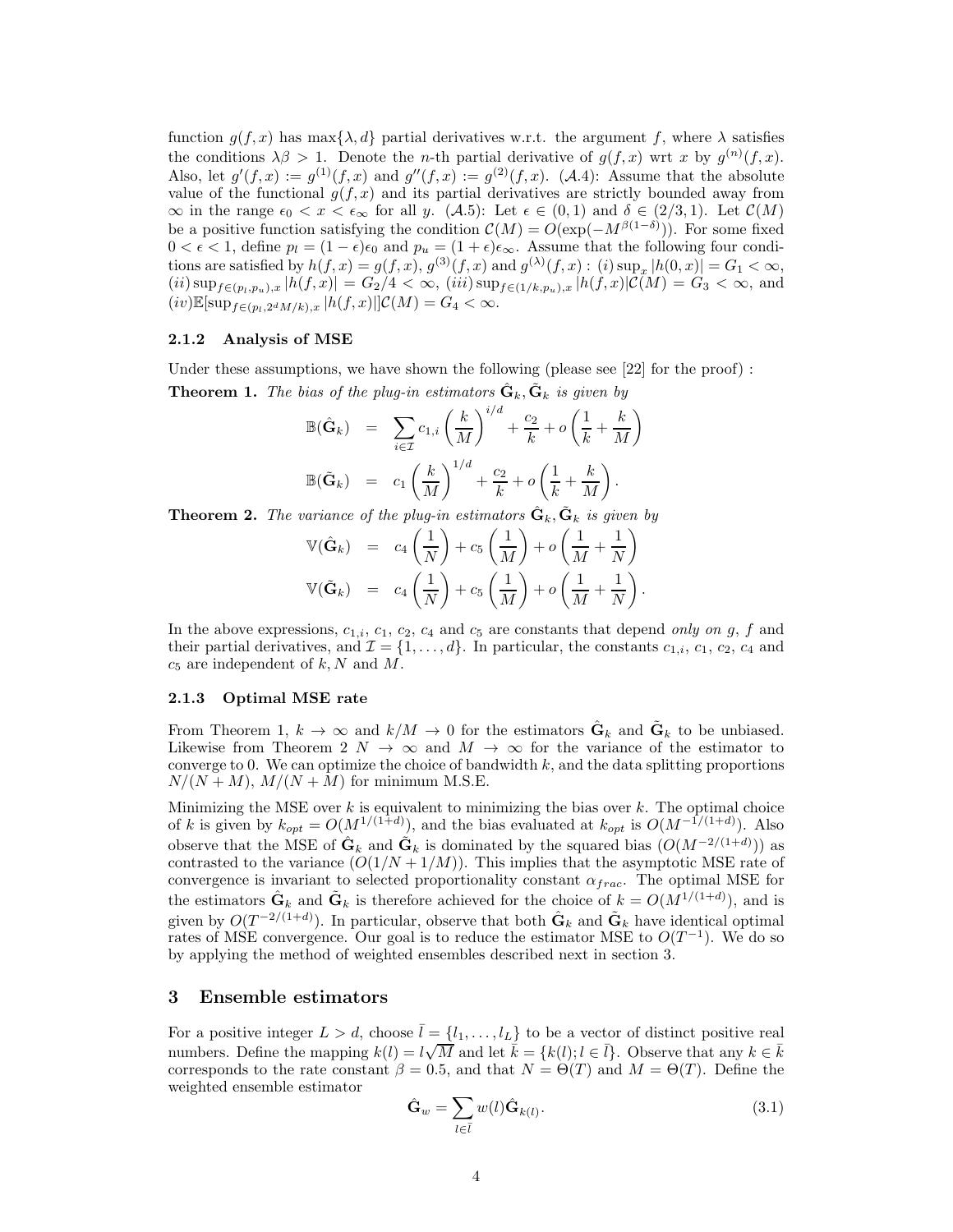**Theorem 3.** There exists a weight vector  $w^*$  such that

$$
\mathbb{E}[(\hat{\mathbf{G}}_{w^*} - G(f))^2] = O(1/T).
$$

This weight vector can be found by solving a convex optimization. Furthermore, this optimal weight vector does not depend on the unknown feature density f or the samples  ${X_1, ..., X_{N+M}}$ , and hence can be solved off-line.

*Proof.* For each  $i \in \mathcal{I}$ , define  $\gamma_w(i) = \sum_{l \in \bar{l}} w(l) l^{i/d}$ . The bias of the ensemble estimator follows from Theorem 1 and is given by

$$
\mathbb{B}[\hat{\mathbf{G}}_w] = \sum_{i \in \mathcal{I}} c_{1,i} \gamma_w(i) M^{-i/2d} + O\left(\frac{1}{\sqrt{T}}\right). \tag{3.2}
$$

Denote the covariance matrix of  $\{\hat{\mathbf{G}}_{k(l)}; l \in \overline{l}\}\$  by  $\Sigma_L$ . Let  $\overline{\Sigma}_L = \Sigma_L T$ . Observe that by (2.5) and the Cauchy-Schwarz inequality, the entries of  $\bar{\Sigma}_L$  are  $O(1)$ . The variance of the weighted estimator  $\mathbf{G}_w$  can then be bound as follows:

$$
\mathbb{V}[\hat{\mathbf{G}}_w] = \mathbb{V}\left[\sum_{l \in \bar{l}} w_l \hat{\mathbf{G}}_{k(l)}\right] = w' \Sigma_L w = \frac{w' \bar{\Sigma}_L w}{T} \le \frac{\lambda_{\max}(\bar{\Sigma}_L) ||w||_2^2}{T}.
$$
 (3.3)

We seek a weight vector  $w$  that (i) ensures that the bias of the weighted estimator is  $O(T^{-1/2})$  and (ii) has low  $\ell_2$  norm  $||w||_2$  in order to limit the contribution of the variance of the weighted estimator. To this end, let  $w^*$  be the solution to the convex optimization problem

minimize 
$$
||w||_2
$$
  
\nsubject to 
$$
\sum_{l \in \bar{l}} w(l) = 1,
$$
\n
$$
|\gamma_w(i)| = 0, \ i \in \mathcal{I}.
$$
\n(3.4)

 $\Box$ 

This problem is equivalent to minimizing  $||w||_2$  subject to  $A_0w = b$ , where  $A_0$  and b are defined below. Let  $f_{\mathcal{I}\mathcal{N}} : \mathcal{I} \to \{1, ..., I\}$  be a bijective mapping. Let  $a_0$  be the vector of ones:  $[1, 1, ..., 1]_{1 \times L}$ ; and let  $a_{f_{\mathcal{I}N}(i)}$ , for  $i \in \mathcal{I}$  be given by  $a_{f_{\mathcal{I}N}(i)} = [l_1^{i/d}, ..., l_L^{i/d}]$ . Define  $A_0 = [a'_0, a'_1, ..., a'_I]'$ ,  $A_1 = [a'_1, ..., a'_I]$  and  $b = [1; 0; 0; ...; 0]_{(I+1)\times 1}$ . Observe that the entries of  $A_0$  and b are  $O(1)$ , and therefore the entries of the solution  $w^*$  are  $O(1)$ . Consequently, by (3.2), the bias  $\mathbb{B}[\hat{\mathbf{G}}_{w*}] = O(1/\sqrt{T})$ . Furthermore, the optimal minimum  $\eta(d) := ||w^*||_2$ is given by  $\eta(d) = \sqrt{\det(A_1 A'_1)/\det(A_0 A'_0)}$ . By (6.4), the estimator variance  $\mathbb{V}[\hat{\mathbf{G}}_{w*}]$  is of order  $O(\eta(d)/T)$ . This concludes the proof.

While we have illustrated the weighted ensemble method only in the context of kernel estimators, this method can be applied to any general ensemble of estimators that satisfy bias and variance conditions  $\mathscr{C}.1$  and  $\mathscr{C}.2$  in [22].

## 4 Experiments

We illustrate the superior performance of the proposed weighted ensemble estimator for two applications: (i) estimation of the Panter-Dite rate distortion factor, and (ii) estimation of entropy to test for randomness of a random sample.

#### 4.1 Panter-Dite factor estimation

For a d-dimensional source with underlying density  $f$ , the Panter-Dite distortion-rate distortion-rate function [9] for a q-dimensional vector quantizer with n levels of quantization is given by  $\delta(n) = n^{-2/q} \int f^{q/(q+2)}(x) dx$ . The Panter-Dite factor corresponds to the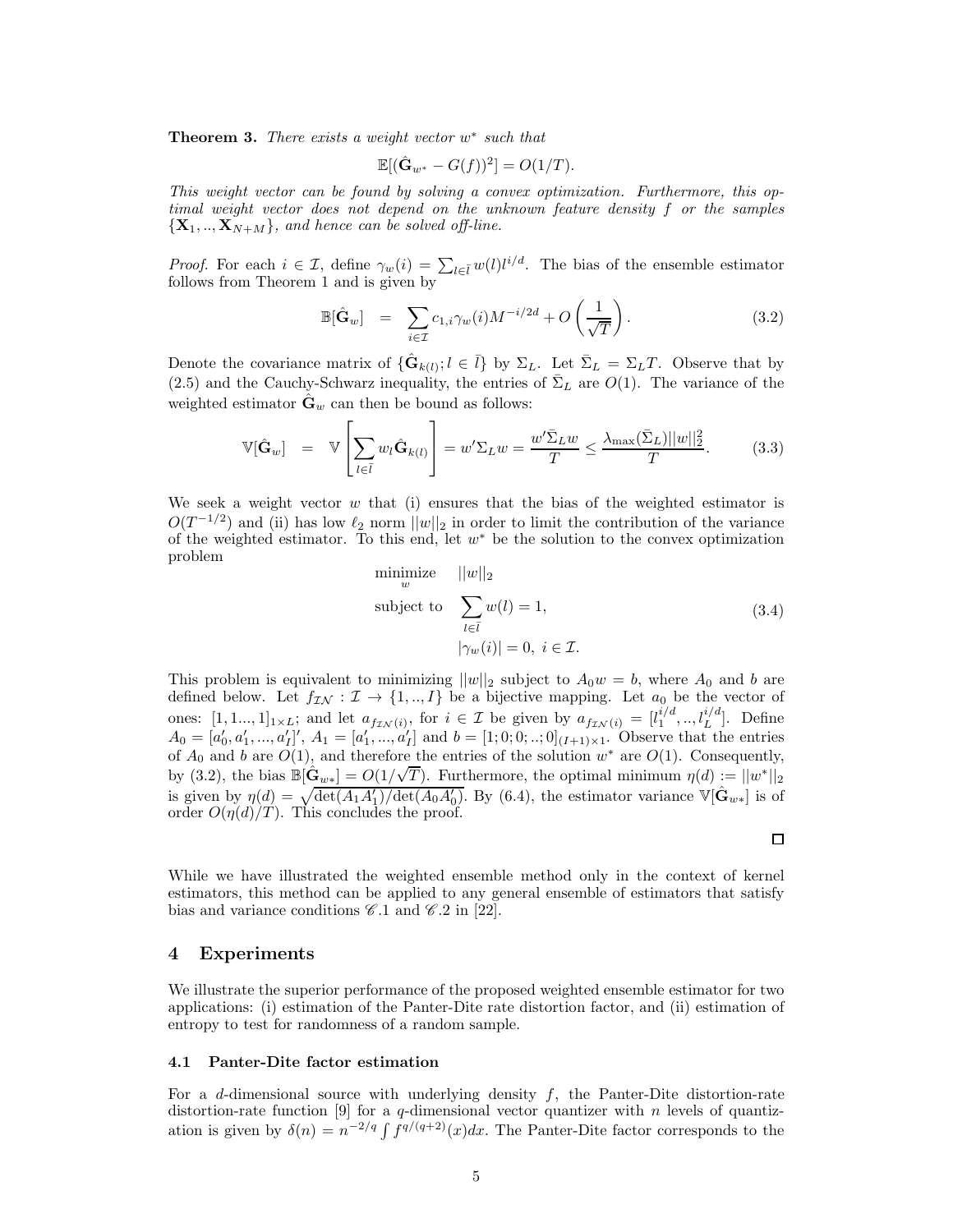

(a) Variation of MSE of Panter-Dite factor estimates as a function of sample size  $T$ . From the figure, we see that the proposed weighted estimator has the fastest MSE rate of convergence wrt sample size  $T$ .



(b) Variation of MSE of Panter-Dite factor estimates as a function of dimension  $d$ . From the figure, we see that the MSE of the proposed weighted estimator has the slowest rate of growth with increasing dimension d.

Figure 1: Variation of MSE of Panter-Dite factor estimates using standard kernel plug-in estimator [12], truncated kernel plug-in estimator  $(2.3)$ , histogram plug-in estimator [11], k-NN estimator [19], entropic graph estimator [6,21] and the weighted ensemble estimator (3.1).

functional  $G(f)$  with  $g(f,x) = n^{-2/q} f^{-2/(q+2)} I(f > 0) + I(f = 0)$ , where  $I(.)$  is the indicator function. The Panter-Dite factor is directly related to the Rényi  $\alpha$ -entropy, for which several other estimators have been proposed.

In our simulations we compare six different choices of functional estimators - the three estimators previously introduced: (i) the standard kernel plug-in estimator  $\hat{\mathbf{G}}_k$ , (ii) the boundary truncated plug-in estimator  $\hat{\mathbf{G}}_k$  and (iii) the weighted estimator  $\hat{\mathbf{G}}_w$  with optimal weight  $w = w^*$  given by (3.4), and in addition the following popular entropy estimators: (iv) histogram plug-in estimator [10], (v) k-nearest neighbor  $(k-NN)$  entropy estimator [18] and (vi) entropic k-NN graph estimator [5, 20]. For both  $\tilde{\mathbf{G}}_k$  and  $\hat{\mathbf{G}}_k$ , we select the bandwidth parameter k as a function of M according to the optimal proportionality  $k = M^{1/(1+d)}$  and  $N = M = T/2$ . To illustrate the weighted estimator of the Panter-Dite factor we assume that f is the  $d = 6$  dimensional mixture density  $f(a, b, p, d) = pf_{\beta}(a, b, d) + (1 - p)f_u(d);$ where  $f_\beta(a, b, d)$  is a d-dimensional Beta density with parameters  $a = 6, b = 6, f_u(d)$  is a d-dimensional uniform density and the mixing ratio  $p$  is 0.8.

#### 4.1.1 Variation of MSE with sample size T

The MSE results of these different estimators are shown in Fig. 1(a) as a function of sample size T. It is clear from the figure that the proposed ensemble estimator  $\hat{\mathbf{G}}_w$  has significantly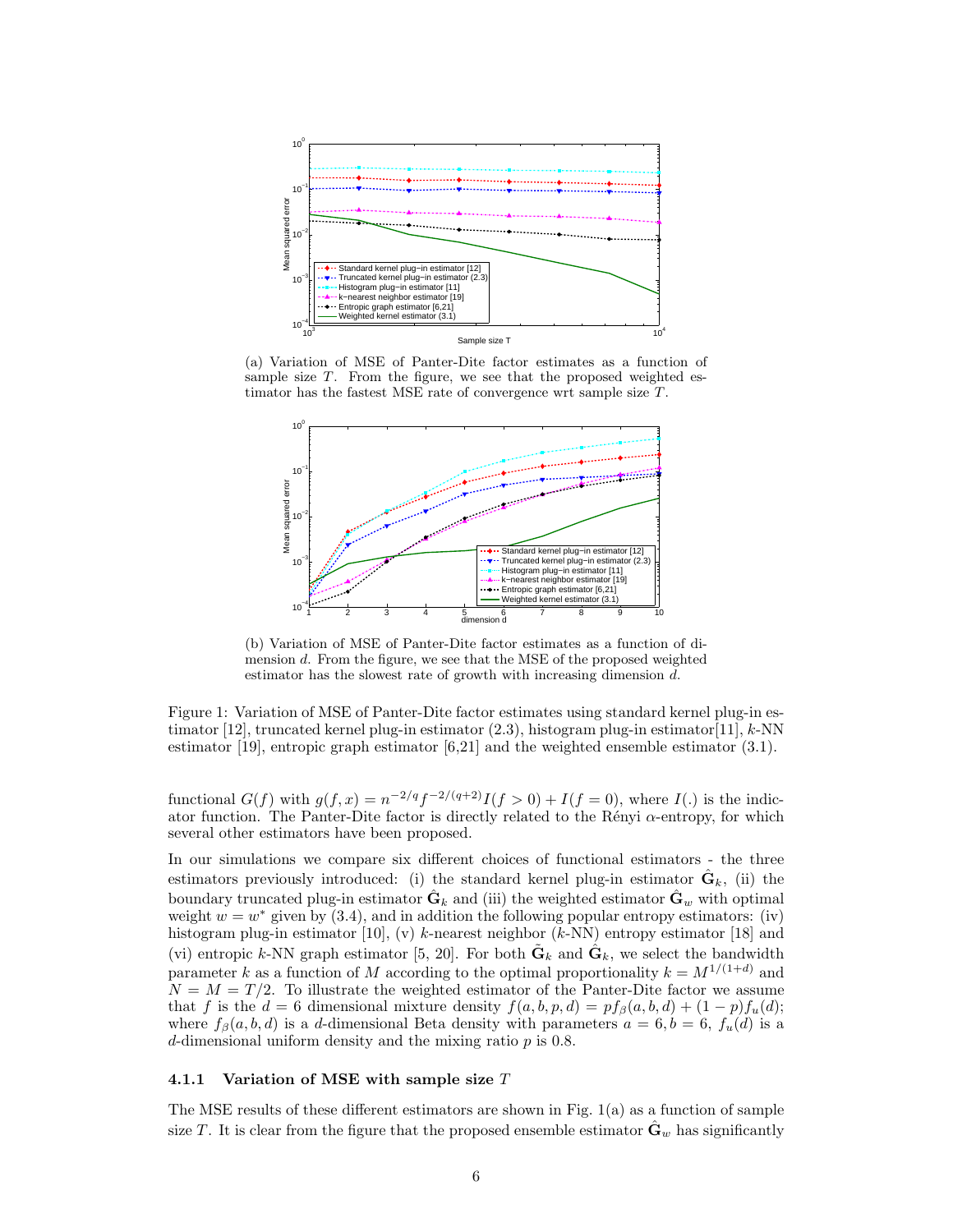

responding to hypothesis  $H_0$  and  $H_1$ .



Figure 2: Entropy estimates using standard kernel plug-in estimator, truncated kernel plugin estimator and the weighted estimator, for random samples corresponding to hypothesis  $H_0$  and  $H_1$ . The weighted estimator provided better discrimination ability by suppressing the bias, at the cost of some additional variance.

faster rate of convergence while the MSE of the rest of the estimators, including the truncated kernel plug-in estimator, have similar, slow rates of convergence. It is therefore clear that the proposed optimal ensemble averaging significantly accelerates the MSE convergence rate.

#### 4.1.2 Variation of MSE with dimension d

The MSE results of these different estimators are shown in Fig. 1(b) as a function of dimension d, for fixed sample size  $T = 3000$ . For the standard kernel plug-in estimator and truncated kernel plug-in estimator, the MSE varies exponentially with d as expected. The MSE of the histogram and  $k$ -NN estimators increase at a similar rate, indicating that these estimators suffer from the curse of dimensionality as well. The MSE of the weighted estimator on the other hand increases at a slower rate, which is in agreement with our theory that the MSE is  $O(\eta(d)/T)$  and observing that  $\eta(d)$  is an increasing function of d. Also observe that the MSE of the weighted estimator is significantly smaller than the MSE of the other estimators for all dimensions  $d > 3$ .

#### 4.2 Distribution testing

In this section, Shannon differential entropy is estimated using the function  $g(f, x)$  $-\log(f)I(f>0) + I(f=0)$  and used as a test statistic to test for the underlying probability distribution of a random sample. In particular, we draw 500 instances each of random samples of size  $10^3$  from the probability distribution  $f(a, b, p, d)$ , described in Sec. 4. 1, with fixed  $d = 6$ ,  $p = 0.75$  for two sets of values of a, b under the null and alternate hypothesis,  $H_0: a = a_0, b = b_0$  versus  $H_1: a = a_1, b = b_1.$ 

First, we fix  $a_0 = b_0 = 6$  and  $a_1 = b_1 = 5$ . We note that the underlying density under the null hypothesis  $f(6, 6, 0.75, 6)$  has greater curvature relative to  $f(5, 5, 0.75, 6)$  and therefore has smaller entropy (randomness). The true entropy, and entropy estimates using  $\tilde{\mathbf{G}}_k$ ,  $\hat{\mathbf{G}}_k$ and  $\mathbf{G}_w$  for the cases corresponding to each of the 500 instances of hypothesis  $H_0$  and  $H_1$ are shown in Fig. 2(a). From this figure, it is apparent that the weighted estimator provides better discrimination ability by suppressing the bias, at the cost of some additional variance.

To demonstrate that the weighted estimator provides better discrimination, we plot the histogram envelope of the entropy estimates using standard kernel plug-in estimator, truncated kernel plug-in estimator and the weighted estimator for the cases corresponding to the hypothesis  $H_0$  (color coded blue) and  $H_1$  (color coded red) in Fig. 2(b). Furthermore, we quantitatively measure the discriminative ability of the different estimators using the deflection statistic  $ds = |\mu_1 - \mu_0| / \sqrt{\sigma_0^2 + \sigma_1^2}$ , where  $\mu_0$  and  $\sigma_0$  (respectively  $\mu_1$  and  $\sigma_1$ ) are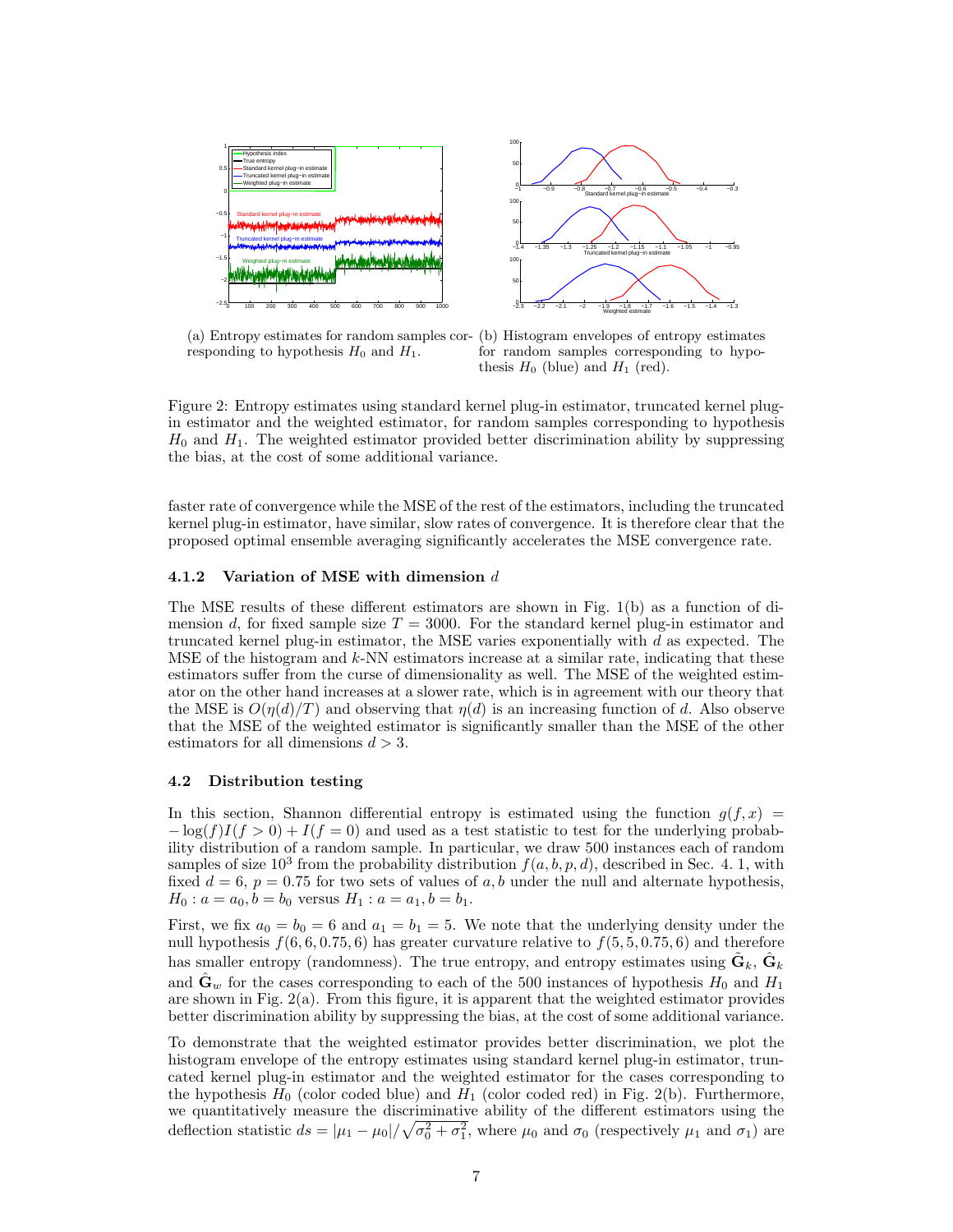

(a) ROC curves corresponding to entropy estim- (b) Variation of AUC curves vs  $\delta$  (=  $a_0 - a_1$ ,  $b_0$  – ates obtained using standard and truncated ker- $b_1$ ) corresponding to Neyman-Pearson omninel plug-in estimator and the weighted estimator. scient test, entropy estimates using the standard The corresponding AUC are given by 0.9271, and truncated kernel plug-in estimator and the 0.9459 and 0.9619. weighted estimator.

Figure 3: Comparison of performance in terms of ROC for the distribution testing problem. The weighted estimator uniformly outperforms the individual plug-in estimators.

the sample mean and standard deviation of the entropy estimates. The deflection statistic was found to be 1.49, 1.60 and 1.89 for the standard kernel plug-in estimator, truncated kernel plug-in estimator and the weighted estimator respectively. The receiver operating curves (ROC) for this test using these three different estimators is shown in Fig.  $3(a)$ . The corresponding area under the ROC curves (AUC) are given by 0.9271, 0.9459 and 0.9619.

In our final experiment, we fix  $a_0 = b_0 = 10$  and set  $a_1 = b_1 = 10 - \delta$ , draw 500 instances each of random samples of size  $5 \times 10^3$  under the null and alternate hypothesis, and plot the AUC as  $\delta$  varies from 0 to 1 in Fig. 3(b). For comparison, we also plot the AUC for the Neyman-Pearson likelihood ratio test. The Neyman-Pearson likelihood ratio test, unlike the Shannon entropy based tests, is an omniscient test that assumes knowledge of both the underlying beta-uniform mixture parametric model of the density and the parameter values  $a_0$ ,  $b_0$  and  $a_1$ ,  $b_1$  under the null and alternate hypothesis respectively. Figure 4 shows that the weighted estimator *uniformly and significantly* outperforms the individual plug-in estimators and is closest to the performance of the omniscient Neyman-Pearson likelihood test. The relatively superior performance of the Neyman-Pearson likelihood test is due to the fact that the weighted estimator is a nonparametric estimator that has marginally higher variance (proportional to  $||w^*||_2^2$ ) compared to the underlying parametric model for which the Neyman-Pearson test statistic provides the most powerful test.

# 5 Conclusions

A novel method of weighted ensemble estimation was proposed in this paper. This method combines slowly converging individual estimators to produce a new estimator with faster MSE rate of convergence. In this paper, we applied weighted ensembles to improve the MSE of a set of uniform kernel density estimators with different kernel width parameters. We showed by theory and in simulation that that the improved ensemble estimator achieves parametric MSE convergence rate  $O(T^{-1})$ . The optimal weights are determined by solving a convex optimization problem which does not require training data and can be performed offline. The superior performance of the weighted ensemble entropy estimator was verified in the context of two important problems: (i) estimation of the Panter-Dite factor and (ii) non-parametric hypothesis testing.

#### Acknowledgments

This work was partially supported by ARO grant W911NF-12-1-0443.